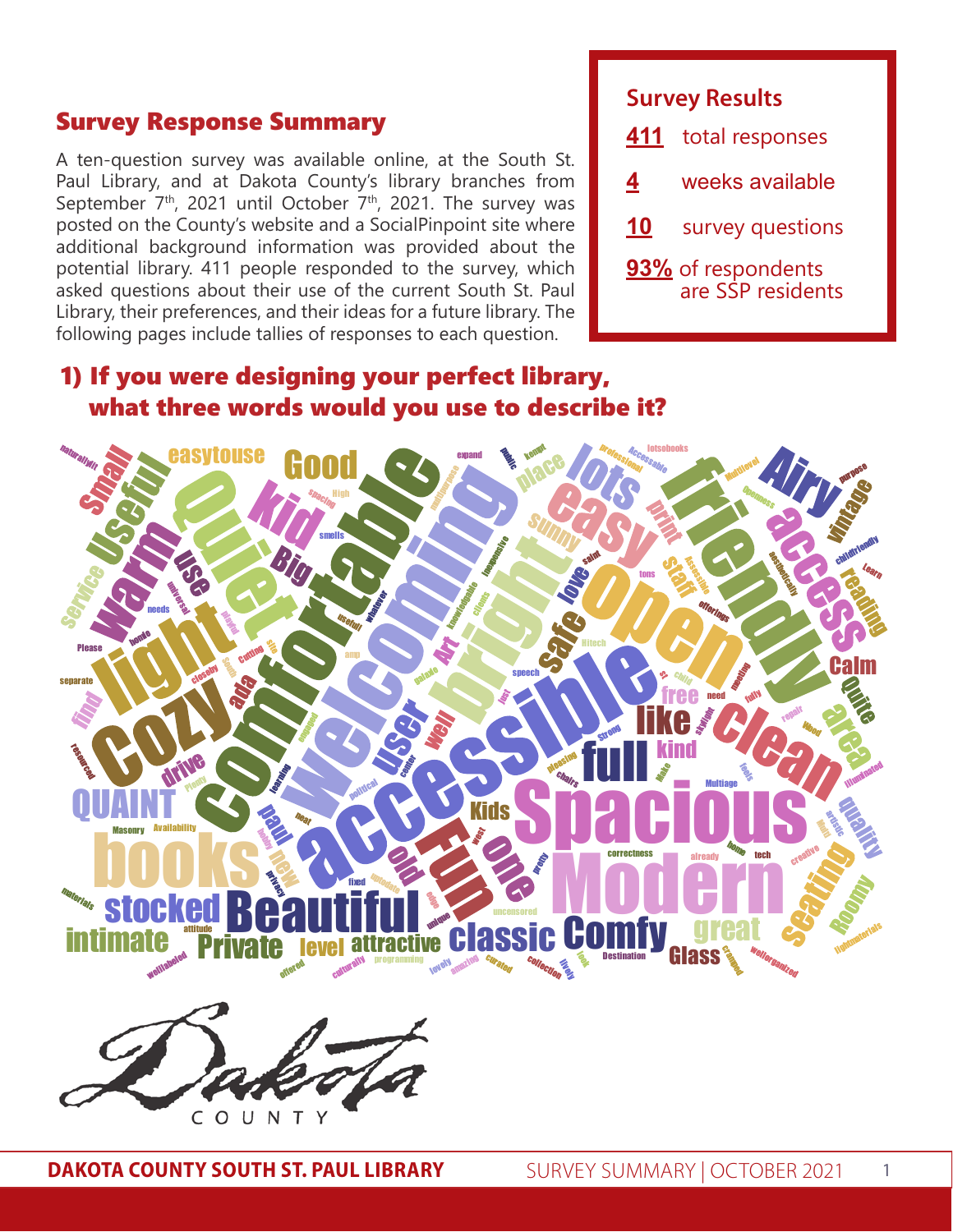# 2) What ideas do you have for incorporating community culture and history into the new library?

- Provide a welcoming environment for people of all age groups, backgrounds, and abilities
- Have a community room in which to hold varied programming
- Highlight Dakota peoples history and culture (Kaposia)
- Dedicate an area to the history of SSP (suggested topics: women's suffrage, stockyards, meatpacking, immigrant communities, hockey)
- Incorporate maroon (school colors) and highlight items from local school curriculums
- Consider partnership with the SSP history center, and/or DCHS- have a rotating display featuring selections from their collection
- Incorporate historically significant people and/or places into room names
- Have an area to showcase the works of local authors and artists
- Have programs including book and poetry readings by local authors
- Diverse program options for kids/teens (read-aloud time, crafts/activities, "creators' studio" for local culture-makers)
- Build out multi-lingual and multi-ethnic collections that highlight local diversity
- Incorporate multi-ethnic architectural elements representing the diversity of the people of South St. Paul
- Reference the well-loved aesthetic elements of the current library

### 3) What features would you like to see in a new library landscape?

- Pleasant places to sit, shaded by trees or shade structures
- Lots of plants, attractive throughout all seasons, especially pollinator-friendly landscaping.
- Adequate parking for cars and bikes
- Sustainable features (raingardens, rainbarrels, native plants, interpretive signage)
- Playful elements, including art or sculpture

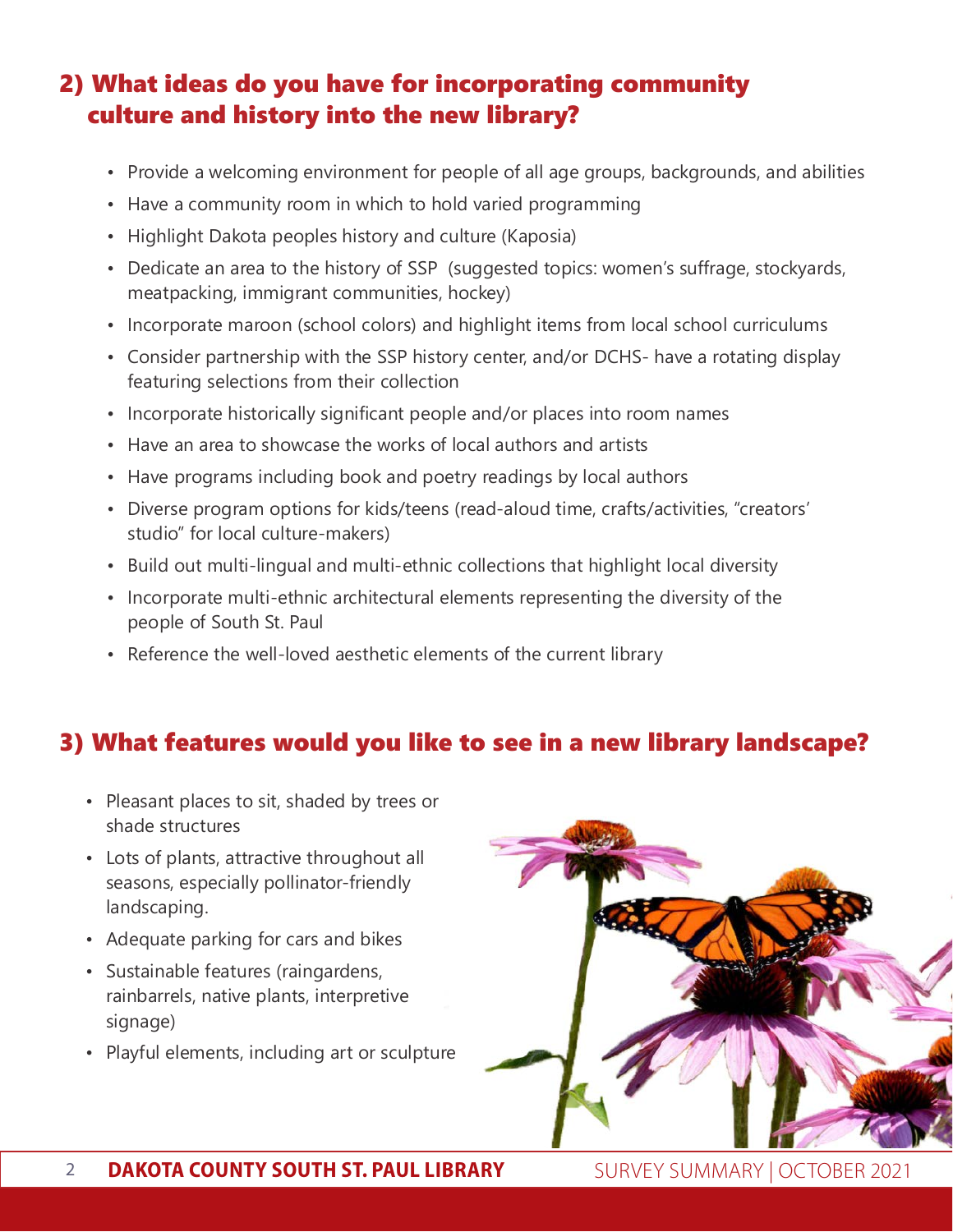## 4) What's your favorite space or feature in the current library?



### 5) Which of these activities typically bring you to the library?